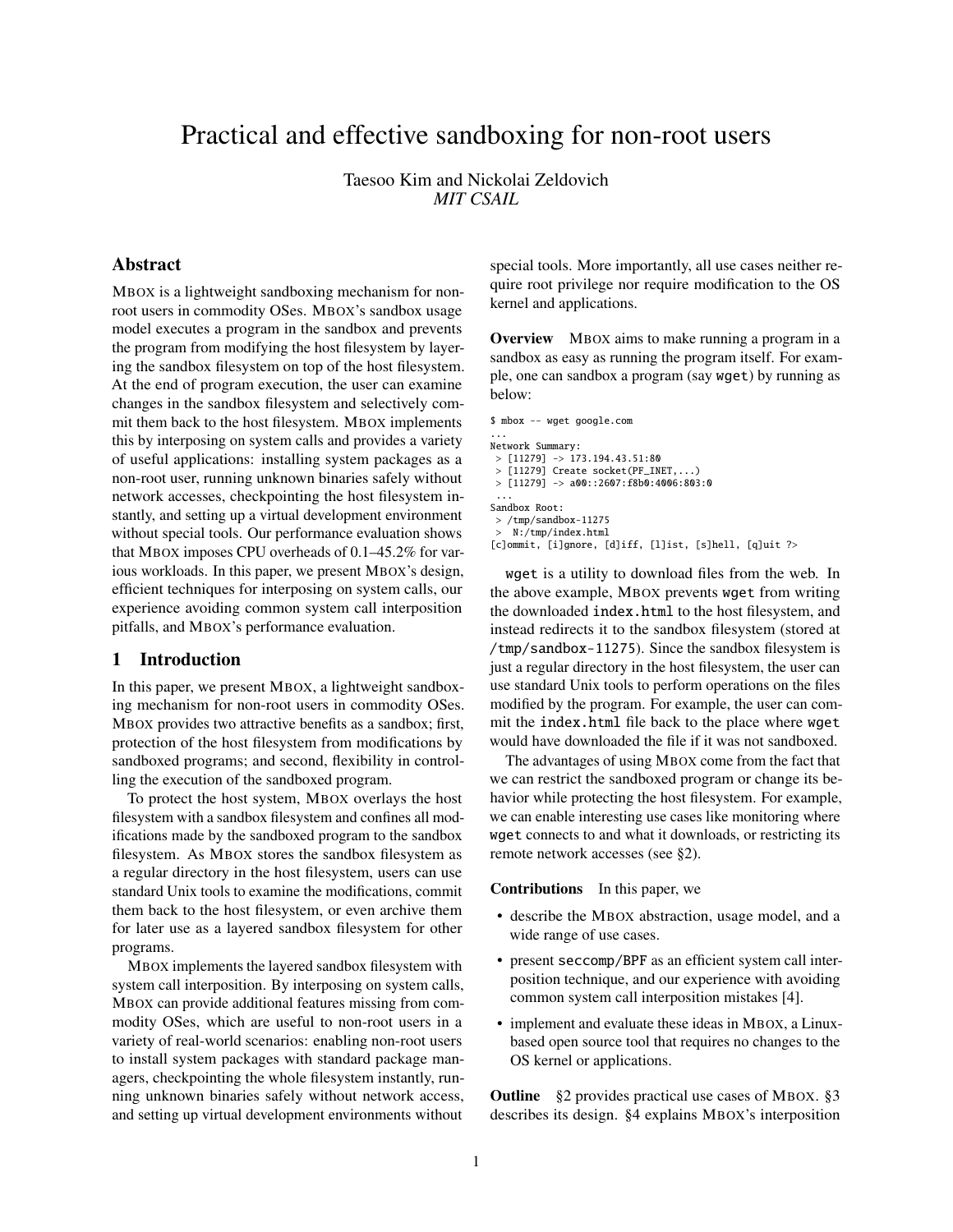technique. [§5](#page-4-0) discusses its implementation, [§6](#page-4-1) evaluates, [§7](#page-4-2) compares MBOX with related work, and [§8](#page-5-1) concludes.

#### <span id="page-1-0"></span>2 Use cases

We motivate the usefulness of MBOX by describing five real-world use cases that are difficult to achieve in commodity OSes as a non-root user.

#### <span id="page-1-2"></span>2.1 Installing packages without root access

```
$ mbox -R -- apt-get install git
 (-R: emulate a fakeroot environment)
```
Installing packages requires root privilege in Linux because normal users do not have write access to system directories such as /bin and /lib; so, to install a package, non-root users need to perform tedious jobs like resolving dependencies manually and compiling source code, even though package managers already perform these jobs. With MBOX, users can instead install packages with standard package managers by running them in a sandbox with a writable sandbox filesystem. As package managers often check for root privilege, MBOX optionally emulates a root-like environment (fakeroot) so users can execute them without any modification. After installing a package with MBOX, the sandbox filesystem contains not only newly installed files, but also the corresponding package databases, separate from the host filesystem. Users, therefore, can even install or remove packages by reusing the same sandbox filesystem (see [§2.4\)](#page-1-1). We tested that MBOX supports Ubuntu's apt-get, Debian's dpkg, and Python's pip package managers.

#### <span id="page-1-3"></span>2.2 Running unknown binary safely

```
$ mbox -n -- wget google.com
 (-n: disable remote network accesses)
```
When running unknown binaries, users can protect the host filesystem from modification by running them with MBOX. However, if these binaries misbehave or are compromised, they still can access a user's private data and disclose it to attackers. To prevent this, MBOX provides a way to restrict or monitor remote network accesses of sandboxed processes. If users want to restrict network accesses, MBOX blocks all socket-related system calls; for example, the above command kills wget at the first socket() system call. However, by default, MBOX interprets socket-related system calls and summarizes network activity, as in the wget example in [§1.](#page-0-0)

#### 2.3 Checkpointing filesystem

 $$ mbox -i -- sh$ 

(-i: enable interactive commit-mode)

Using MBOX, one can instantly branch out a new filesystem from the current host filesystem by running a new shell. The shell and all subsequent processes created from the shell run in the same sandbox, and share the same

layered filesystem view. For example, editing emacs configuration files often requires killing and rerunning emacs to check if it works with the new configuration. When it fails with an error, we might need to run vanilla emacs to continue fixing the error. With MBOX, one can checkpoint the host filesystem and edit configuration files with emacs running in the sandbox; emacs instances on the host system still function correctly, even if the edited file has an error. When done with editing, users can commit the modified configuration files to the host filesystem, revert them by discarding changes, or stash them for later use. These workflows are what make users feel comfortable when using SCM tools like Git; with MBOX, users get similar safety and convenience for filesystem data.

#### <span id="page-1-1"></span>2.4 Build/development environment

```
$ mbox -r outdir -- make
```
(-r dir: specify a sandbox directory)

When building a project's source tree, we often see the directory entangled with both original source files and generated object files. By running a build script with MBOX, we can redirect all generated object files to the sandbox filesystem; also, cleaning up the project directory (say make clean) becomes a simple rm -rf outdir. Combined with package installations ([§2.1\)](#page-1-2), any user can conveniently setup a development environment that is safely separated from the system libraries. For example, without using virtualenv for Python and cabal-dev for Haskell, we can create virtual environments with the pip and cabal tools that major distributions come with.

#### 2.5 Profile-based sandbox

```
$ mbox -p build.prof -- ./configure
(-p prof: enable profile-based policy)
```
MBOX supports another important use case poorly supported by commodity OSes. In Unix-like OSes, a process created by a user runs with that user's privilege, and can access the user's private files. In some cases, the process needs access to the user's files to do useful work; however, often there are cases where the user does not want to expose sensitive data to the process. For example, when a user executes a ./configure script, she does not want the script to read her private ssh key stored in the \$HOME/.ssh directory. With MBOX, users can easily hide private directories, and allow access to only the necessary parts of a filesystem by describing them as below.

# build.prof  $[fs]$ allow: . hide: ~

If a user runs the ./configure script with the above profile, MBOX hides the user's home directory yet allows access to the current working directory. Therefore, the script cannot steal the user's private files, but can still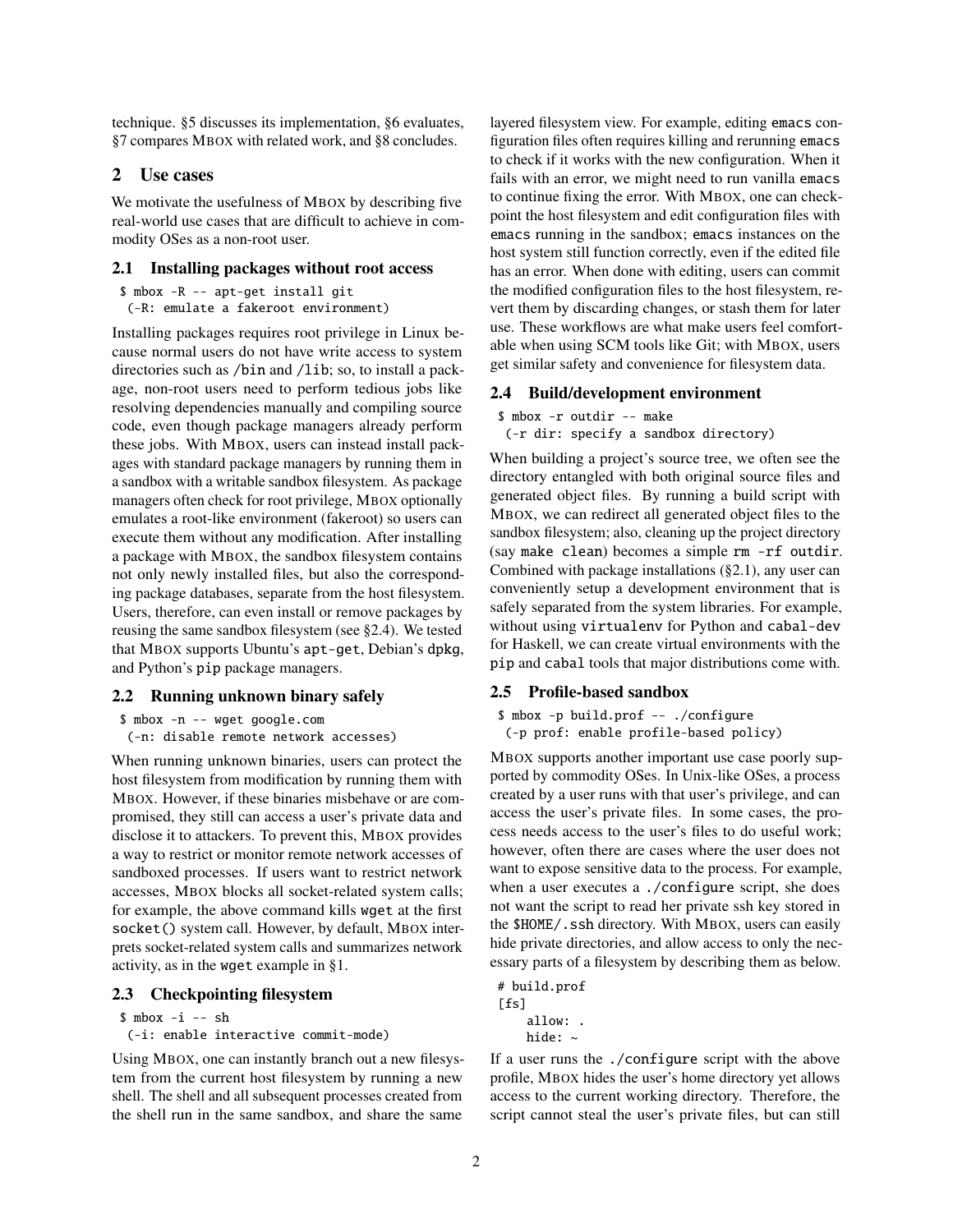

<span id="page-2-2"></span>Figure 1: Overview of MBOX's design. MBOX interposes on a sandboxed program's system calls to provide a sandbox filesystem overlaid on the host filesystem; to restrict network accesses; and to emulate a fakeroot environment.

configure properly by accessing the system libraries and header files. In addition, for scripts that are never expected to access the network, users can additionally specify an option to restrict network accesses ([§2.2\)](#page-1-3).

### <span id="page-2-0"></span>3 MBOX abstraction

When a user runs a program with MBOX, MBOX creates a layered sandbox filesystem, where all modifications by the program take place, on top of the host filesystem. The host filesystem remains intact and is never modified by the sandboxed program. When the sandboxed program terminates, users can examine modified files in the sandbox filesystem, and commit them back to the host filesystem if they want. Since the sandbox filesystem is stored in persistent storage, users have complete control over files and directories afterward, and can even reuse them later as a sandbox layer of other programs. We call this usage model the MBOX abstraction. [Figure 1](#page-2-2) provides an overview of the MBOX design.

#### 3.1 Layered filesystems

Unlike traditional filesystems in which every process has the same namespace, MBOX needs to provide a private filesystem to each process running in different sandboxes. MBOX stacks a private filesystem layer on top of the host filesystem, and provides a logically unified view of both filesystems to a sandboxed program. We call the private filesystem layer, where all modification happens by the program, the *sandbox filesystem*, and call both the sandbox and host filesystems together the *layered filesystem*. To provide a layered filesystem, MBOX interposes on system calls of a sandboxed program. On every system call entry, MBOX decides which system call arguments should be rewritten so that changes by the system call redirect to the sandbox filesystem, rather than affecting the host filesystem.

Copy-on-write The sandbox filesystem is created with no content when a user executes a program with MBOX. Since the sandbox filesystem is empty, all reads by the program will be forwarded to the host filesystem. Once the sandboxed program writes to a file, the sandbox filesystem will contain the modified file and subsequent reads will be redirected to the sandbox filesystem. Thus, the application running inside the sandbox is able to access the modified file and works as it would without the sandbox. The layered filesystem in effect implements copy-on-write: MBOX duplicates the file into the sandbox filesystem and protects the original file from modifications.

Persistent storage The sandbox filesystem is not a filesystem, but is a regular directory in the host filesystem, so it can persist even after the sandboxed program terminates. The persistent sandbox gives users more freedom to examine, archive, and even duplicate the sandbox filesystem, as normal files and directories, with familiar utilities. Also, users can reuse the previous sandbox filesystem as a sandbox layer of any other program, so that users can consider the layered filesystem persistently branched out of the host filesystem, yet easy to discard.

#### 3.2 Committing changes

When a sandboxed program terminates, users can commit modified files back to the host filesystem with tools that MBOX provides. To help users decide what files to commit, MBOX allows the user to check the differences of files in host and sandbox filesystems before committing.

When committing a modified file back to the host filesystem, the original file that the sandbox branched out from might have been changed by programs running on the host filesystem. Faced with such concurrent modifications to the same file in both the host and the sandbox filesystem, MBOX flags a conflict, and requires the user to decide how to merge the changes, much like any version control system.

To detect conflicts, MBOX records a hash of the original file contents when creating a copy of the file in the sandbox filesystem, and checks if the contents of the file in the host filesystem still match the hash before committing any changes from the sandbox. For conflicts in text files, standard Unix tools like diff and patch can often resolve the conflict, but in other cases like custom or binary files, users should manually merge them with application-specific tools.

### <span id="page-2-1"></span>4 Interposing system calls

In this section, we describe the recently introduced seccomp/BPF [\[1\]](#page-5-2) as a means for interposing system calls; common pitfalls of using ptrace and seccomp/BPF for sandboxing; and how to use them to restrict network accesses and construct a fakeroot environment.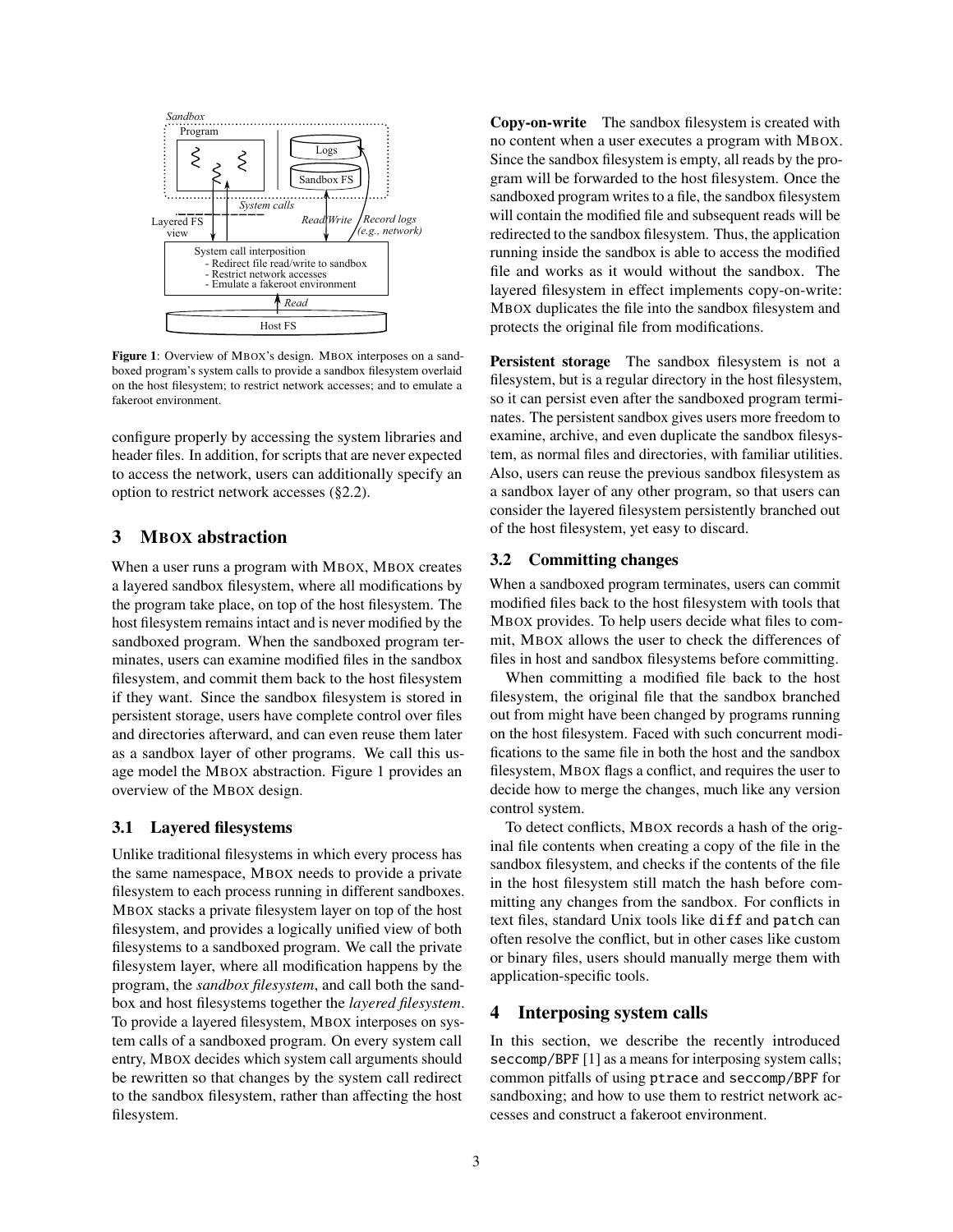

<span id="page-3-0"></span>Figure 2: Interposing a system call with seccomp/BPF and ptrace. At startup, the tracer invokes the tracee, sets up ptrace and installs a BPF program. When the tracee generates a system call  $\mathbb Q$ , the BPF program runs and decides whether to intercept or not  $\mathbb Q$ . If the system call needs to be handled by MBOX, BPF will send a seccomp event  $\circled{3}$  to the tracee waiting for a ptrace event  $\circled{4}$ . Then, the tracer queries the states of the tracee via the ptrace interface  $\circledS$ , or overwrites the tracee's memory with the process\_vm\_writev() system call  $\circledS$ . To continue the tracee, but stop at the exit of the current system call, the tracer needs to invoke ptrace with SYSCALL.

#### 4.1 Using seccomp/BPF

seccomp [\[2\]](#page-5-3) is a mechanism for isolating a process by allowing only a certain set of system calls. Linux 3.5 further introduced support for using Berkeley Packet Filter (BPF) bytecode to examine system calls when using seccomp [\[1\]](#page-5-2); for example, the BPF bytecode can decide whether the process can invoke the socket() system call. In seccomp/BPF, the input to the BPF program is the system call number, its arguments, and the instruction pointer, and it is invoked on every entry and exit of a system call. The BPF program decides whether to allow the system call to proceed or not; an additional option is to generate a ptrace event to the tracer, if the current process has one. Using seccomp/BPF, the tracer can download a BPF program and wait for a ptrace event, as described in [Figure 2,](#page-3-0) instead of stopping on every tracee system call. This allows MBOX to interpose on just the necessary system calls, improving overall performance, as we show in [§6.](#page-4-1)

#### 4.2 Avoiding common pitfalls

It is easy to make mistakes when implementing a sandbox mechanism, making the resulting implementation vulnerable to adversaries due to minor mistakes. In particular, ptrace and seccomp/BPF are difficult to use correctly for interposing on system calls. We will now describe our experience in trying to avoid some of the pitfalls in using ptrace and seccomp/BPF for system call interposition.

# *4.2.1 Time-of-check-to-time-of-use (TOCTTOU)*

Using ptrace to intercept system call entry allows us to examine, sanitize, and rewrite the system call's arguments. If an argument points to process memory, we can read remote memory and interpret it as the system call handler does. However, the read value can be different from what the system call handler will see in the kernel. For example, an adversary's thread can overwrite the memory that the current argument points to, right after the tracer checks the argument. Even verifying that sanitized arguments

still point to the right value at system call exit does not help, because an adversary can restore it by that time.

To avoid TOCTTOU problems in rewriting memory arguments, MBOX takes advantage of two properties of ptrace. First, system call arguments examined using PTRACE\_GETREGS are the actual values that the handler will see, because x86-64 uses registers to pass system call arguments, and copies them to kernel space when entering the system call handler. Second, ptrace allows the tracer to write to read-only memory in the tracee with PTRACE\_POKEDATA.

MBOX avoids TOCTTOU problems by mapping a page of read-only memory in the tracee process. When MBOX needs to examine, sanitize, or rewrite an in-memory data structure, such as a path name, used as a system call argument, MBOX copies the data structure to the read-only memory (using PTRACE\_POKEDATA or the more efficient process\_vm\_writev()), and changes the system call argument pointer to point to this copy. For example, at the entry of an open(path, O\_WRONLY) system call, the tracer first gets the system call's arguments, rewrites the path argument to point to the read-only memory, and updates the read-only memory with a new path pointing to the sandbox filesystem. Since no other threads can overwrite the read-only memory without invoking a system call (e.g., mprotect()), MBOX avoids TOCTTOU problem when rewriting path arguments. To ensure that the sandboxed process cannot change this read-only virtual memory mapping (e.g., using mprotect(), mmap(), or mremap()), MBOX intercepts these system call and kills the process if it detects an attempt to modify MBOX's special read-only page.

#### *4.2.2 Replicating OS state*

Another common mistake is to improve performance by replicating some state of the tracee process in the tracer. For example, in handling an openat(fd, ...) system call, one might think that keeping track of a path for fd whenever opening a path can improve performance, instead of reading the actual path for fd. However, it is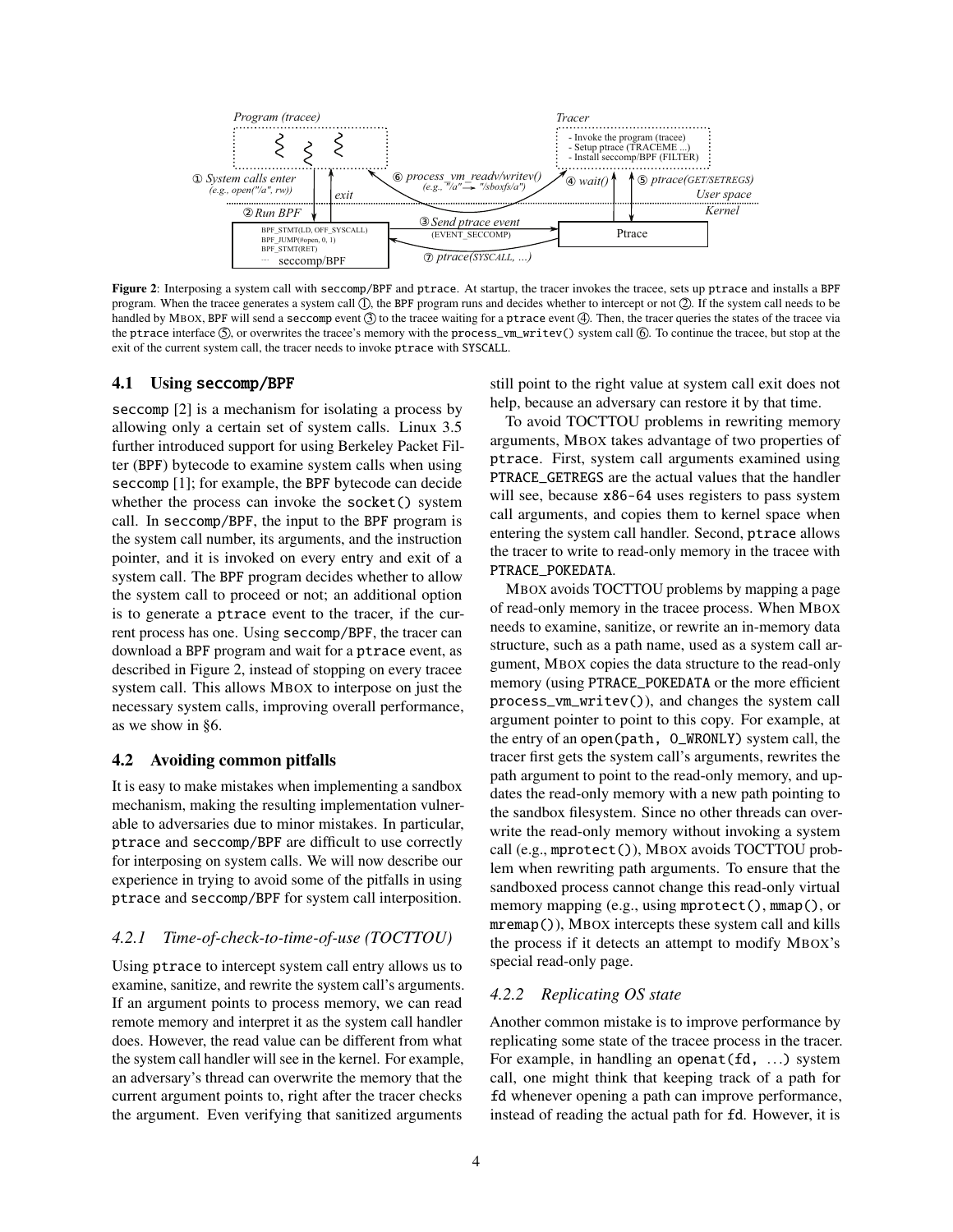impractical to correctly emulate in userspace all subtle system calls that can change the state of a file descriptor. In MBOX, we design a set of stateless rules for deciding whether to rewrite a path argument of the current system call, by paying the cost of examining states at its entry. By controlling how a process can obtain a file descriptor in the first place, MBOX does not need to interpose on system calls that take only file descriptor arguments.

Rules for rewriting path arguments MBOX rewrites a path argument as follows:

- If path exists in the sandbox filesystem, then it was already modified by previous write operations. MBOX rewrites path to point at the sandbox filesystem, so that subsequent read/write should see the one in the sandbox filesystem.
- If path was deleted before, then to pretend that path in the host filesystem is deleted, path is rewritten to the non-existent path in the sandbox filesystem.
- If the current system call will modify the host filesystem, then, since path does not exist in the sandbox filesystem, MBOX copies the file from the host filesystem to the sandbox filesystem. The subsequent read/write will see the duplicated copy in the sandbox filesystem, by the first rule.

As one example, at the entry of an open(path, O\_RDWR) system call, if path does not exists in the sandbox filesystem and was not deleted before, MBOX will copy the file from the host filesystem to the sandbox filesystem by the last rule, and rewrite the path to point to the sandbox filesystem, where any later write()s will be reflected. Any subsequent open(path, O\_RDONLY) on the same path will also be rewritten to access the sandbox filesystem, by the first rule.

# <span id="page-4-0"></span>5 Implementation

We implemented a prototype of MBOX for Linux by extending strace 4.7, which is a system utility to trace system calls. To improve performance, we modified strace to use seccomp/BPF. For OSes that do not support seccomp/BPF yet, MBOX falls back to using ptrace as the main system call interposition mechanism (seccomp/BPF is supported on Linux 3.5 and above). MBOX has been tested on the x86-64 Arch distribution with the 3.8.10 Linux kernel, and the Ubuntu 12.04.1-LTS distribution with the 3.2.0-36 Linux kernel.

# <span id="page-4-1"></span>6 Evaluation

To analyze the performance characteristics of MBOX, we ran benchmarks used in Apiary [\[10\]](#page-5-4) in three environments: without a sandbox, with MBOX using ptrace, and with MBOX using seccomp/BPF to intercept system calls. We carried out all experiments on a system with

an Intel Core i7-2640M CPU, using one core with hyperthreads disabled, and 16GB RAM, running Arch Linux with kernel 3.8.10, if not stated specifically. [Table 1](#page-5-5) summarizes the results.

### 6.1 End-to-end performance overhead

In the computation-heavy Octave benchmark, Octave [\[6\]](#page-5-6) in [Table 1,](#page-5-5) MBOX exhibits negligible performance overheads, 0.1%, because it spends 98% of its execution time in userspace, with few system calls. However, when compressing files (Zip), decompressing files (Untar) or building the Linux kernel (Build Linux), MBOX incurs more significant overheads, 12.0%–20.9%, because these benchmarks invoke a lot of file-related system calls.

# 6.2 Interposing system calls

In the Zip and Untar benchmarks in [Table 1,](#page-5-5) using seccomp/BPF was a lot more efficient than using ptrace. With seccomp/BPF, MBOX can intercept just the system calls that it needs to examine, and skip system calls such as read() and write() that take a file descriptor as an argument. Untar generates a total of 543k system calls, out of which 330k (60.8%) are read() and write(). Using seccomp/BPF, MBOX interposes on just 90k system calls (16.5%). These results show that seccomp/BPF helps MBOX reduce interposition overhead.

# 6.3 Concurrency

With seccomp/BPF, we can improve concurrency by avoiding unnecessary serialization of system calls, which enables each process to invoke system calls without being interleaved by the tracer. For example, ptrace imposed 110.1% overhead when building the Linux kernel in parallel, but using seccomp/BPF incurred 45.2% overhead, because the tracer interposed only on the necessary system calls, thereby allowing multiple system calls to execute simultaneously.

# <span id="page-4-2"></span>7 Related work

Layered filesystems UnionFS [\[8,](#page-5-7) [11\]](#page-5-8) strongly influenced the design of MBOX; we follow its namespace unification rules and strategies for copy-on-write. However, MBOX enables them for non-root users by using seccomp/BPF in Linux, and also provides a variety of applications without requiring any modification of existing software. Cowdancer [\[12\]](#page-5-9) and FL-COW [\[7\]](#page-5-10) similarly provide a way to redirect modifications by a process, but since they use LD\_PRELOAD, they cannot isolate a malicious process, unlike MBOX. Apiary [\[10\]](#page-5-4) confines applications using UnionFS, but its main purpose of using the layered filesystem is to save storage by sharing package dependencies of confined applications.